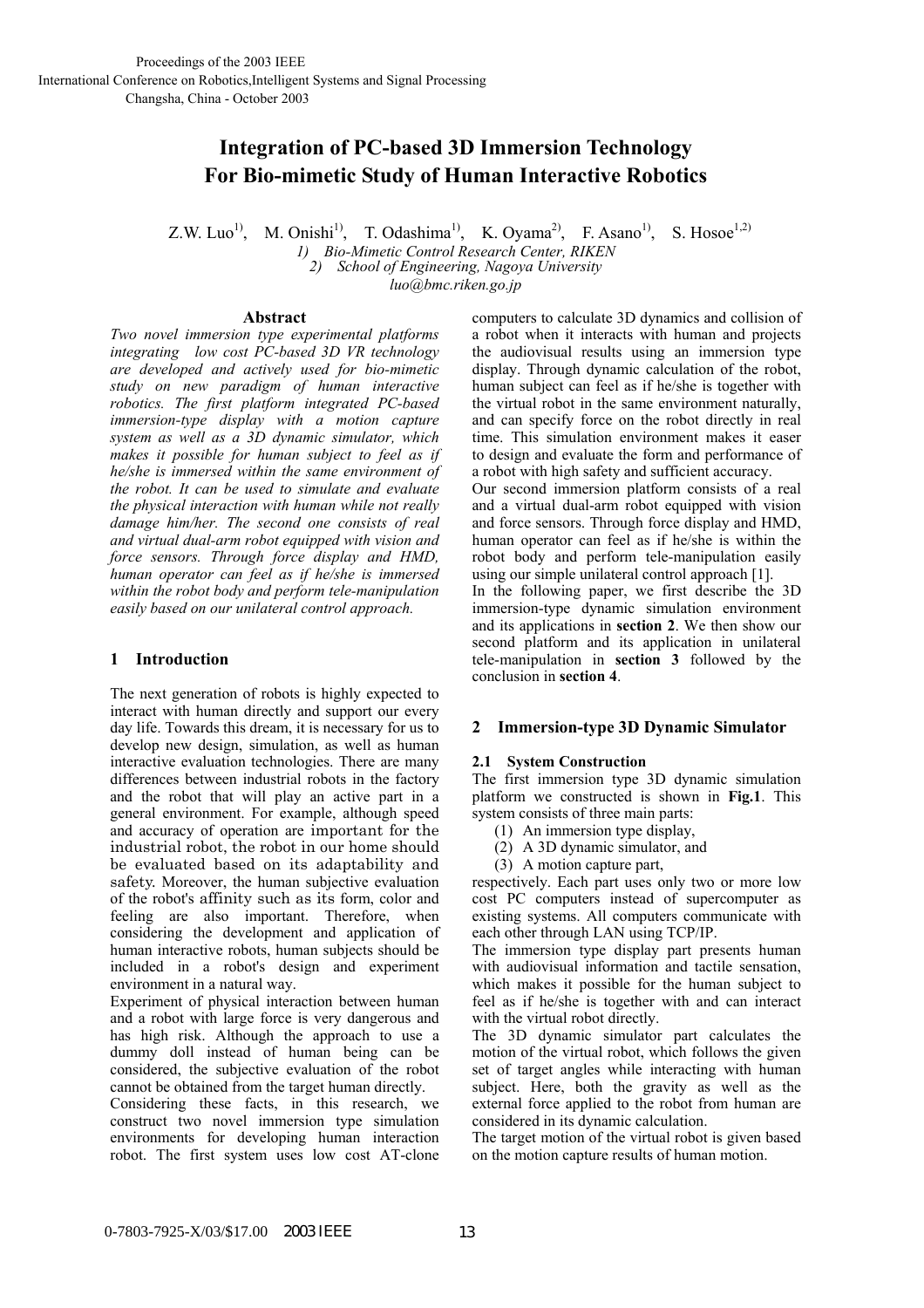

**Fig.1** Setup of immersion type 3D dynamic simulation platform

## *Dynamic Motion Capture Part*

Research of human interactive robot should be started from the measuring and analyzing of human dynamic motions.

Here, as shown in **Fig.2**, six high-speed infrared cameras is used to observe the markers attached on the human body with the sampling period of 120Hz. 8 force plates on the ground are set to measure the foot forces which will be used to calculate the human joint torques. Unlike other motion capture systems that differential the joint position data to solve joint acceleration within low frequency bandwidth, in our system, we use 32ches of EMG and 32ches of accelerometers to measure the joint acceleration directly, this together with the data of force plates can then be used to calculate the dynamic human motion more precisely. The measurement results are sent to the next two parts via TCP/IP for further processing.

## *3D Dynamic Simulator Part*

The 3D dynamic simulator as shown in **Fig.3** calculates the position and orientation of the virtual robot. This dynamic simulator is coded by applying the programming library "Vortex" of CM-Labs Simulations Inc. Vortex has functions to process also the collision check between the links and the dynamic motion calculations of each link in real time. The calculated position and orientation of all links is transmitted to the immersion type display part using TCP/IP. The control torque, external force applied from the human subject and the gravity defined in the virtual space decide the motion of the virtual robot. Here, the external force from human subject is sensed using the input device named "WANDA" which is equipped in the immersion type display. The human subject can select to give the specific force to the specific part of the virtual robot.



**Fig.2** Dynamic motion capture part



**Fig.3** 3DDynamic simulation part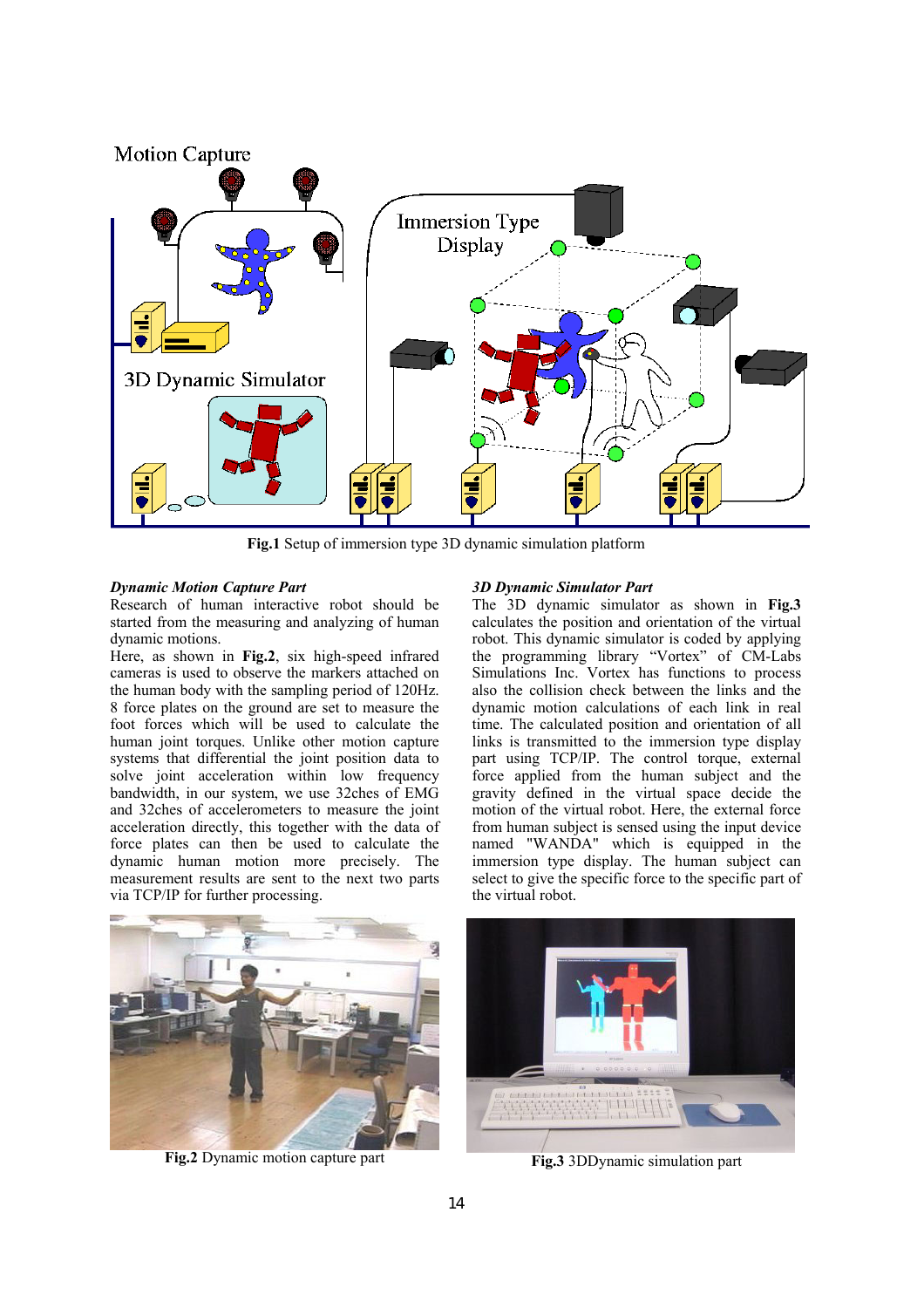#### *Immersion type display part*

The central part of this system is the immersion type display. Here, as shown in **Figs.4** and **5**, unlike the use of high cost supercomputer, based on the parallel graphic processing of low cost PC, the visual and auditory information presents the human subjects with high presence of the virtual robot.



**Fig.4** Parallel graphic processing based on PC



**Fig.5** Human subject uses WANDA to pull the hand of the virtual robot within immersion type display

#### *(1) 3D visual information*

The 3D visual information is projected by four 5000 ANSI DLP stereo projectors separately on four screens arranged as the cube surrounding the human subject. The high resolution of image and a large visual field angle provide a high reality feeling to the human subject.

## *(2) 3D auditory information*

3D auditory effect is realized using Huron of Lake Technology. 8 speakers are set at one corner of the immersion type display. This system can control two or more sound sources in real time and can generate the virtual ground sound space with high reality by the speakers array with respect to the robot motion, simultaneously.

#### *(3) WANDA and Position Sensors*

Within the immersion type display, human subject can use WANDA to control his/her view direction. In addition, two magnetic sensors are attached on the WANDA and the liquid crystal glass to measure both the head and the hand position of the subject.

#### **2.2 Applications**

As the application of this system, we studied perturbed human body motion control function that is, to study the response of human body by specifying an external force to him while he is performing some other motions. From the point of view of safety, we don't add force directly to human but rather use the virtual robot. In detail, we first measure the human motions and construct a virtual robot to replay the same motion via dynamic motion control. We then ask a human subject to interact with this virtual robot using WANDA within the immersion type display. The experiment results are shown in **Figs.6** and **7**.



**Fig.6** Dynamic control of a virtual robot to follow the same motion as human subject



**Fig.7** The human subject pushes the virtual robot

In **Fig.6**, the blue one is only a 3D CG, which always replays the measurement of human motions, while the red one is a virtual robot, which is dynamically controlled to follow the human motions. The perturbed result is showed is shown in **Fig.7**, where the human subject used WANDA to add an external force to the head of the virtual robot, which coursed the robot to turn down on the ground, and the crash sound can be heard from the exact position where the robot is crashed. Presently, it is impossible to react the force to the human subjects. It's left as our next research subject.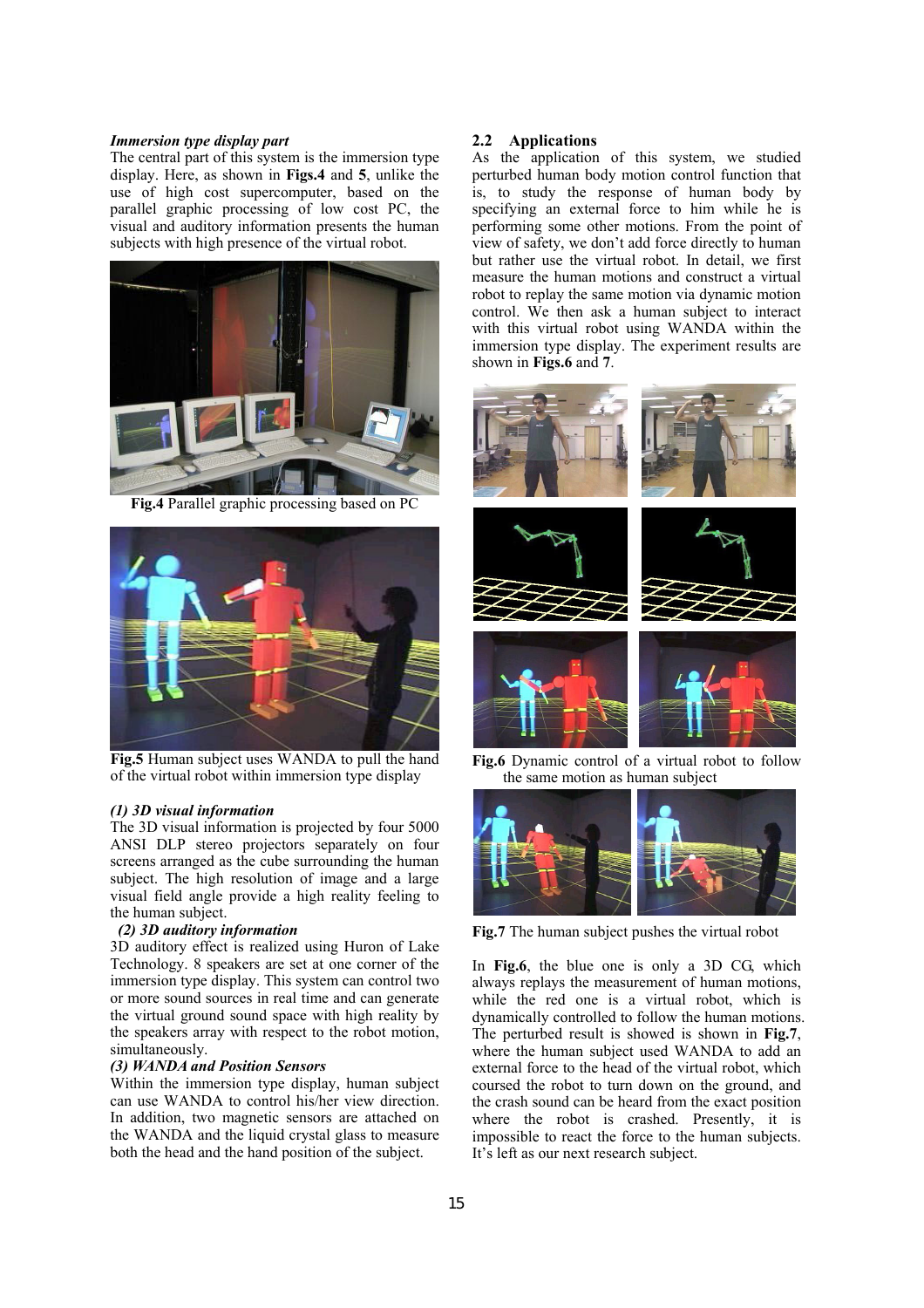

**Fig.8** Human subject changes the design of the robot



(a) Virtual robot sends a box to human subject



(b) Visual images as seen from virtual robot



**Fig.9** The virtual robot can see its outside objects



**Fig.10** Force response from virtual force sensor

Using this system, it is easy for us to adjust the virtual robot's form, color and size. One example is shown in **Fig.8**. Here, the human subject uses the WANDA to select her favorite design.

In addition, the virtual robot also has its feeling via virtual eyes and virtual force sensor. For the task shown in **Fig.9**(a), the outside objects as seen from the robot is shown in **Fig.9**(b). The image processing part of the virtual robot can quickly calculate the object's edgy as shown in **Fig.9**(c) so as to recognize it and perform the cognitive movement. **Fig.10** shows the force responses from the virtual force sensor, it can be found that there is a large impulse force generated when the robot crashed to the ground at about 27[s]. By using mixed reality technology, it will be expect that the robot can also see the real objects including human subject in the near future.

In summary, our system realized five original features:

(1) It is the first for us in Japan to realize all measurement, calculation and 3D multi-screens CG display using only low cost PC network.

 (2) It displays 3D CG based on the dynamic calculations.

 (3) It has high precision in dynamic analyzing of the human motions by directly using accelerometers.

(4) It is bright by using 5000ANSI DLP projector.

 (5) The virtual robot not only has its dynamic body, but also has virtual vision and force sensing functions.

With this immersion type simulation system, it's possible for us to feel naturally as if we are sharing the common environment with the virtual robot, which makes it easer and more direct to design, test and evaluate of the next generation of human interactive robots.

## **3 Immersion-type Tele-manipulation**

Unlike above immersion type system, which realized the effect such that the human subject can be immersed within the same environment together with the virtual robot, in this section, we construct another immersion type system, which can realize the effect such that the human operator can feel as if he/she is directly within the body of the virtual/or real robot. This technology can greatly expend our task ability as well as performance in the application of tele-manipulation.

## **3.1 System Construction**

As shown in **Fig.11**, this system mainly consists of three parts, they are:

- (1) A dual arm robot part with a stereovision head.
- (2) A virtual robot part that has the same structure as the real one.
- (3) The human/computer interface part including force and visual displays,

respectively.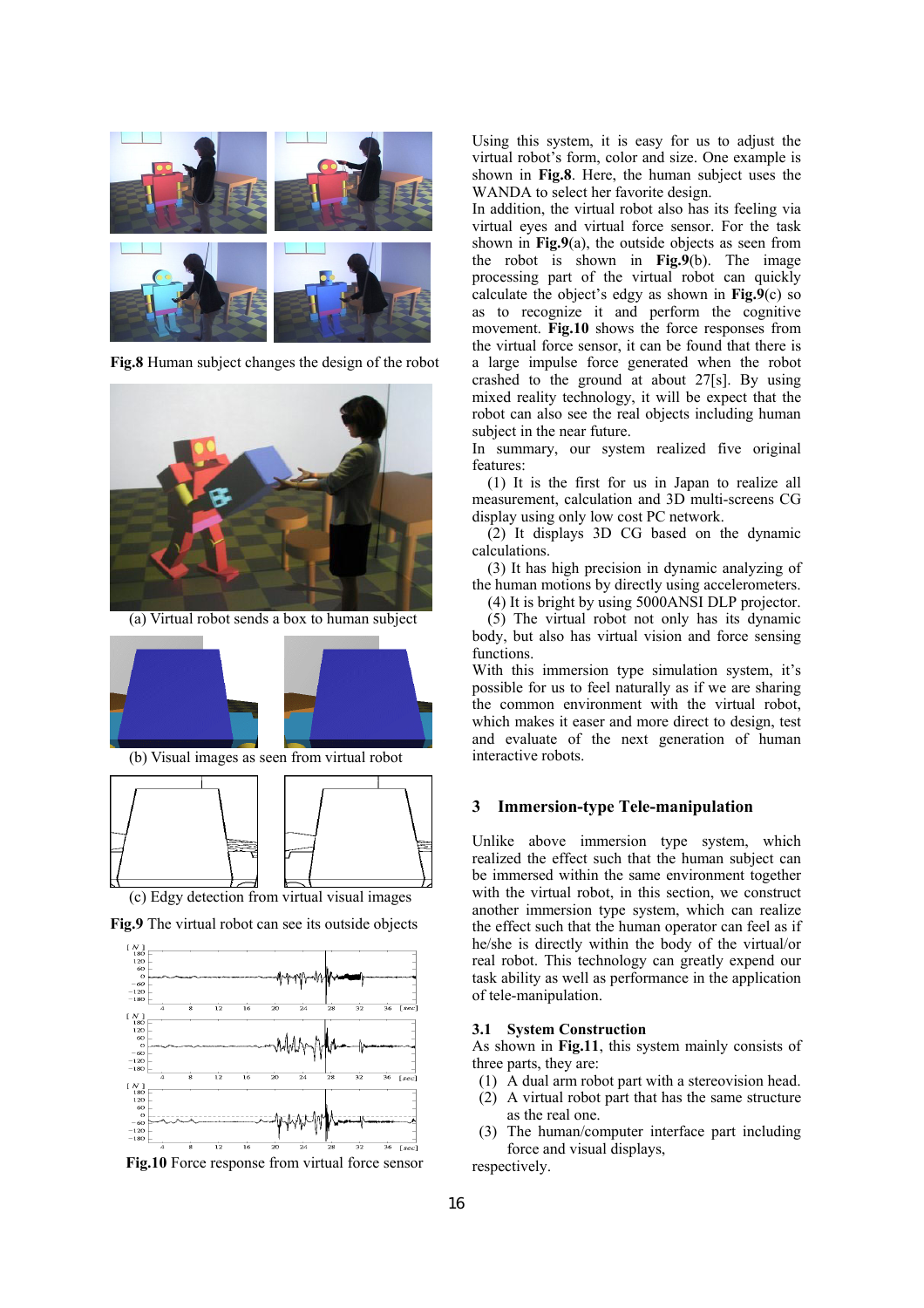

**Rotation Data** 

**Fig.11** Setup of immersion type tele-manipulation platform

#### *(1) Real robot part*

Each arm of the real robot part has 7 D.O.F of rotational joints, which is almost the same as the structure of human arm. A 3 D.O.F stereovision head is attached at the robot and has sound recognition/communication function. A 6 D.O.F. force sensor is attached at the end-effecter of the robot arm. The position, interaction force as well as vision information of the real robot are sent via internet to the PC of dynamic simulation part.

## *(2) 3D Dynamic simulation part*

The PC of 3D dynamic simulation part constructs the same structure of a virtual robot as the real one. By applying the programming library "Vortex" of CM-Labs Simulations Inc, the simulator receives information from the human operator and the real robot and performs dynamic calculation to realize the dynamic motion. The simulator also has its virtual stereovision head and force sensors, which measure the virtual environment and send the information to human operator via interface part. The library "Vortex" basically supplies us three key functions:

- a. Modeling and numerical calculation of dynamic equations of mechanical systems,
- b. Collision detection of rigid objects, and
- c. Rendering of 3D computer graphics, respectively.

#### *(3) Human interface part*

The human operator is equipped with a head mounted display (HMD) and two haptic arms with high resolution. The HMD displays the 3D visual images of the virtual/or real robot head and sends 3 D.O.F head rotation angles to control the positions of both the virtual and real robot head. Therefore, the operator can see where he/she wants to see. On the other hand, the haptic arm consists of:

- a. A 6 D.O.F arm, which can measure the hand configuration and display 3 D.O.F of force vector at the operator's hand,
- b. A glove that can measure 22 D.O.F. of the operator's finger configuration, and
- c. A grasp that uses 5 wire-driven actuators to display 5 pushing forces between the robot (virtual or real) and its environment to the human operator so that the operator feels as if he/she is directly in contact with the same environment.

respectively.

## **3.2 Applications**

This simulator has three levels of applications, they are:

(1). The virtual robot along can be used easily to test various bio-mimetic control algorithms, such as learning cognitive behaviors.

(2). The simulator together with human interface can be used for training the human operator to perform some cooperative tasks.

(3). The overall system can be used to examine the cooperative tele-manipulation including the physical environmental interactions.

In the following, we mainly focus our research on its application in tele-manipulation. Concerned with this application, three critical problems should be discussed.

Firstly, although using dual arms as human can largely expend our task ability, it arises a serious problem of collision between each arm, which makes it difficult for the human to operate. In order to avoid the dangerous collision, it's necessary for the simulator itself to generate in real time the collision avoidance trajectories for each arm based on the position information from human operator.